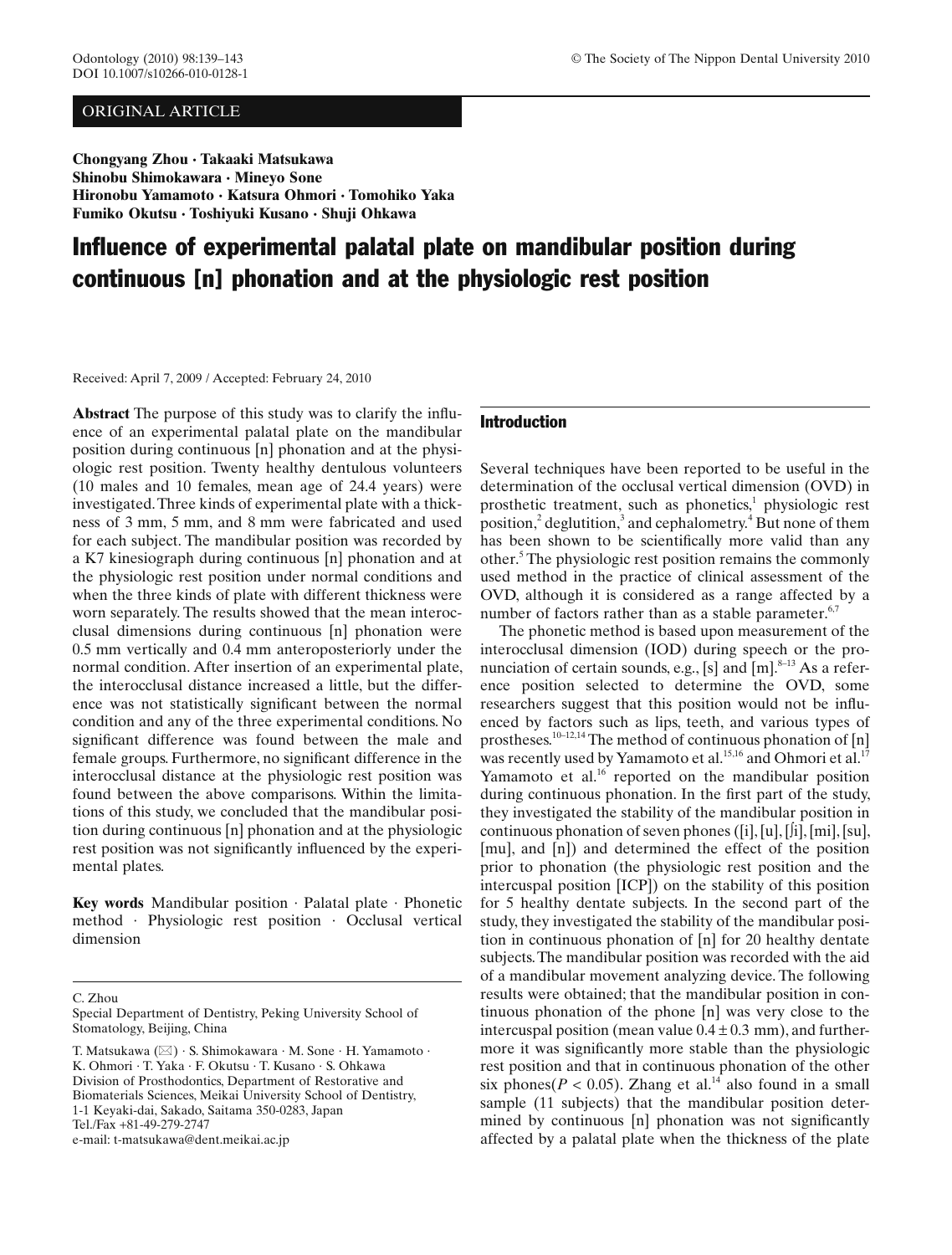was less than 5 mm; but they observed that when the thickness was 10 mm, the plate significantly lowered the mandibular position. However, in their study the effect of plates with a thickness of 5–10 mm was not assessed; that is, the ultimate effect of the thickness of experimental plates on the continuous [n] phonation position has not yet been finally determined.

Therefore, the purpose of the present study was to clarify the effect of experimental palatal plates with a thickness of 3.0, 5.0, and 8.0 mm on the IOD during continuous [n] phonation and at the physiologic rest position.

#### Subjects, materials, and methods

# Subjects

Twenty dental students (10 females and 10 males, with a mean age of 24.4 years) voluntarily took part in the study. All participants had intact dentitions, except for preorthodontic extractions or missing third molars. No subjects suffered from any speech defects or had a history or symptoms of temporomandibular joint or muscular dysfunction. Those who had deep overbite relationships of incisal teeth where it would have been difficult to cement the magnet were excluded from this study.

All subjects were informed of the nature and procedure of the investigation, and written informed consent was obtained prior to enrollment. This research protocol was approved by the Ethics Committee of Meikai University School of Dentistry (No. A0603).

# Experimental plates

Three experimental palatal plates with a thickness of 3.0 mm, 5.0 mm, and 8.0 mm were fabricated with self-curing acrylic resin (Fit Resin; Shofu, Kyoto, Japan) for each subject. The thickness of each plate on the hard palatal area was confirmed by a slide caliper (Matsui Measure; Niigata, Japan). The plates were tried clinically prior to the recording of mandibular movement to ensure adequate retention and stability, and to eliminate occlusal interference at the ICP and during functional movements.

## Measurement of mandibular movement

The mandibular positions during continuous phonation of [n] and at the physiologic rest position were measured by using a mandibular kinesiograph (K7 Evaluation System; Myotronics Noromed, Seattle, WA, USA). Within a restricted movement range, this kind of equipment shows considerable reliability for this type of analysis.<sup>18</sup> The subjects were seated in an upright position with the Frankfort plane parallel to the floor and their head supported by a headrest. The subjects were instructed to avoid head movement. A lightweight magnet (3 g) was attached by an adhesive to the labial surface of the mandibular incisors in a position out of contact with the maxillary incisors in ICP and all excursions. The sensor device was firmly fixed to the subject's head. The spatial position of the mandibular incisive point was then recorded and displayed by the K7 evaluation system to the nearest 0.1 mm, in two planes: frontal (vertical) and sagittal (anteroposterior).

When the recording of the mandibular position was undertaken, each subject was asked to pronounce the sound [n], starting from the ICP, for 4 s continuously at a normal conversation pitch and volume, then returning to the ICP. Subsequently, the physiologic rest position was evaluated. After the subject had rested for a while, he or she was asked to swallow and then relax his or her jaw. Once a perfectly steady tracing of the mandibular position for 5 s had been observed on the computer monitor, the rest position was then recorded; and the subject was asked to close to the  $ICP<sup>19</sup>$  $ICP<sup>19</sup>$  $ICP<sup>19</sup>$ 

The measurements of the mandibular phonation position and physiologic rest position were performed under four conditions separately: without a plate (control condition) and with a plate of 3.0 mm, 5.0 mm, or 8.0 mm. The recordings were repeated four times under each condition to obtain a mean value. These 16 recordings were performed in a random sequence.

The vertical and anteroposterior interocclusal spaces during continuous phonation of [n] were measured at four points separately (points I, II, III, and IV), where the time intervals from the starting point (SP) were 1 s, 2 s, 3 s, and 4 s, respectively (Fig. 1), and the average value of these four points was calculated to present the IOD of phona-tion.<sup>[14–](#page-3-0)17</sup> The IOD at the physiologic rest position was also measured, as shown in [Fig. 2](#page-2-0). In the sagittal plane, positive values represent mandibular retrusion; and negative ones, protrusion.

#### Statistical analysis

Repeated measures analysis of variance (ANOVA) was used to determine the influence of the experimental plates



**Fig. 1.** Representative graph and measurement of the mandibular movement during continuous phonation of [n]. *SP*, Starting point; *Ver*, vertical direction; *AP*, anteroposterior direction; *I*, *II*, *III*, and *IV*, measurement points, where the time intervals from the SP were 1 s, 2 s, 3 s, and 4 s, respectively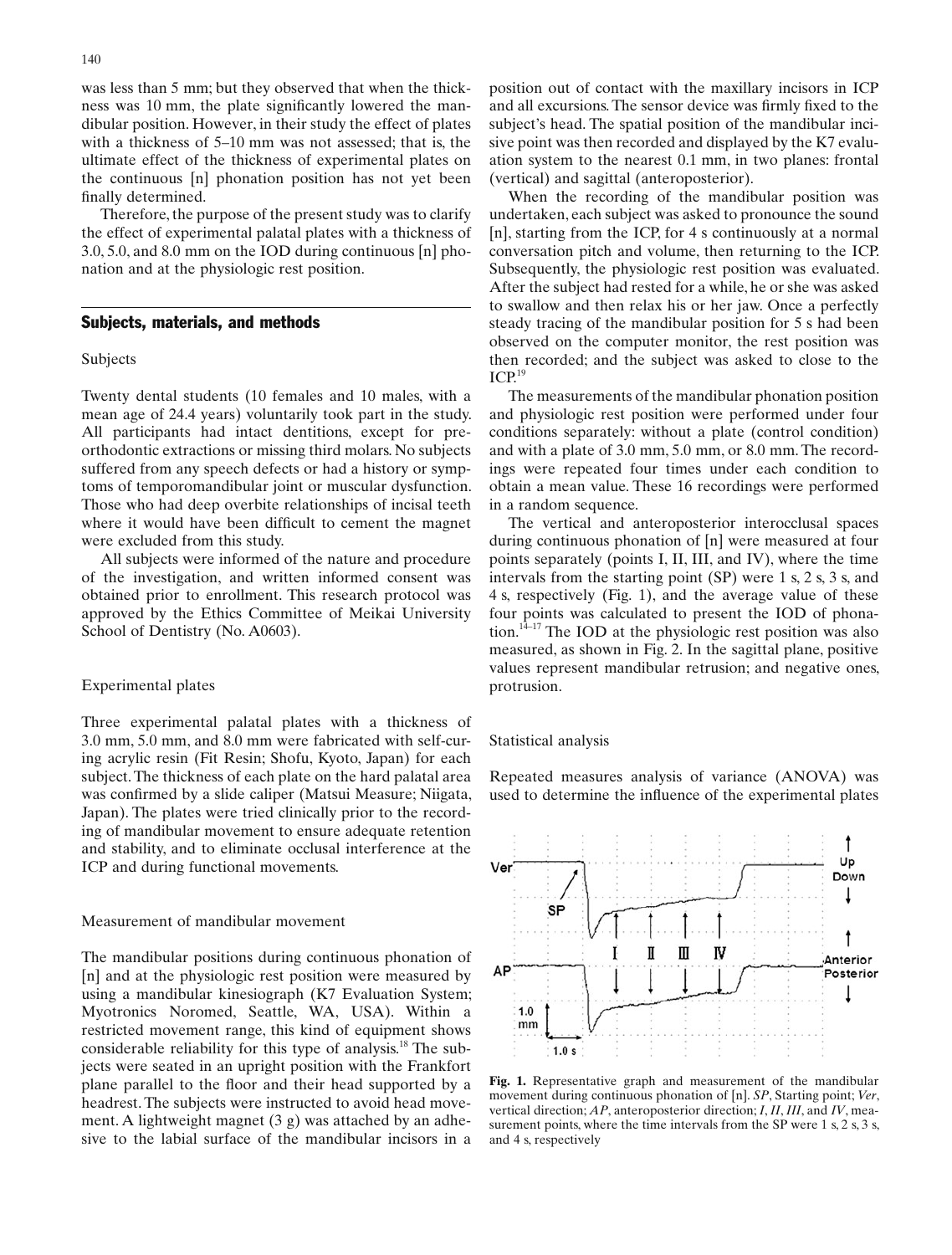<span id="page-2-0"></span>

**Fig. 2.** Measurement of interocclusal dimensions at the physiologic rest position. *Ver*, Vertical direction; *AP*, anteroposterior direction; *ICP*, intercuspal position

**Table 1.** Interocclusal dimensions (mm) during continuous [n] phonation and at the physiologic rest position under the control condition for male  $(n = 10)$  and female  $(n = 10)$  groups

|      |                                        | Continuous [n]<br>Phonation |                         |                                    | Physiologic rest<br>position |            |                             |
|------|----------------------------------------|-----------------------------|-------------------------|------------------------------------|------------------------------|------------|-----------------------------|
|      |                                        |                             |                         | Mean SD Range Mean SD Range        |                              |            |                             |
| Male | Vertical<br>Anteroposterior 0.4        | 0.5                         | 0.4<br>0.3 <sup>2</sup> | $0.0 - 1.1$ 1.2<br>$0.0 - 0.9$ 0.8 |                              | 0.3<br>0.4 | $0.4 - 1.5$<br>$0.2 - 1.5$  |
|      | Female Vertical<br>Anteroposterior 0.4 | 0.5                         | 0.3<br>0.3              | $0.1 - 1.2$ 1.2<br>$0.0 - 0.9$     | 0.9                          | 0.7<br>0.7 | $0.4 - 2.5$<br>$-0.2 - 2.2$ |

of three different thicknesses (3.0, 5.0, and 8.0 mm) on the mandibular phonation position and physiologic rest position. The Bonferroni test was performed for post-hoc comparisons. Differences in position between male and female subjects were compared by means of independent samples *t*-test, and the comparison between the IODs of phonation and at the physiologic rest position was done by the paired *t*-test. The significance level was set at  $P < 0.05$ . All statistical analyses were performed with statistical software SPSS 11.0 for Windows (SPSS, Chicago, IL, USA).

# **Results**

Under the control condition without the wearing of a plate, the mean values of IODs during continuous [n] phonation were  $0.5 \pm 0.3$  mm vertically and  $0.4 \pm 0.3$  mm anteroposteriorly, and the mean IODs at the physiologic rest position in these two directions were  $1.2 \pm 0.5$  mm and  $0.8 \pm 0.6$  mm, respectively. There was a significant difference in the IODs between these two positions (vertical t =  $-6.285$ ,  $P < 0.001$ ; anteroposterior  $t = -3.691, P = 0.002$ .

The IODs during continuous [n] phonation and at the physiologic rest position under the normal condition are shown in Table 1 with respect to gender. No significant difference was found between the male and female groups.

After insertion of the experimental plates, there was a little increase in the IODs during continuous [n] phonation (Fig. 3), but this difference from the normal condition was not statistically significant. The mean IODs under the dif-



**Fig. 3.** Vertical and anteroposterior interocclusal dimensions during continuous phonation of [n] under four conditions. *Control*, normal condition (without a plate); *plates 1, 2, and 3*, wearing of plates with a thickness of 3.0 mm, 5.0 mm, and 8.0 mm, respectively; *Ver*, vertical; *AP*, anteroposterior



**Fig. 4.** Vertical and anteroposterior interocclusal dimensions at the physiologic rest position under four conditions. *Control*, normal condition (without a plate); *plates 1, 2, and 3*, wearing of plates with a thickness of 3.0 mm, 5.0 mm and 8.0 mm, respectively; *Ver*, vertical; *AP*, anteroposterior

ferent experimental conditions were as follows: with the 3.0-mm plate,  $0.7 \pm 0.5$  mm vertically and  $0.5 \pm 0.4$  mm anteroposteriorly; with the 5.0-mm plate,  $0.8 \pm 0.5$  mm vertically and  $0.6 \pm 0.4$  mm anteroposteriorly; and with the 8.0-mm plate,  $0.8 \pm 0.5$  mm vertically and  $0.5 \pm 0.4$  mm anteroposteriorly.

The IODs at the physiologic rest position did not change greatly after the wearing of the experimental plates, and also no significant differences were found between the control and the three experimental conditions (Fig. 4).

# **Discussion**

The present study examined the effect of experimental palatal plates of different thicknesses on the mandibular position during continuous [n] phonation and at the physiologic rest position. The results showed that the IOD during continuous [n] phonation and at the physiologic rest position were not significantly influenced by the inserted experimental plates.

Several sounds have been recommended as guides to determining the OVD. Ohmori et al. $17$  documented that the mandibular position during continuous [n] phonation in complete denture wearers was significantly affected by the starting position. When the phonation was started from the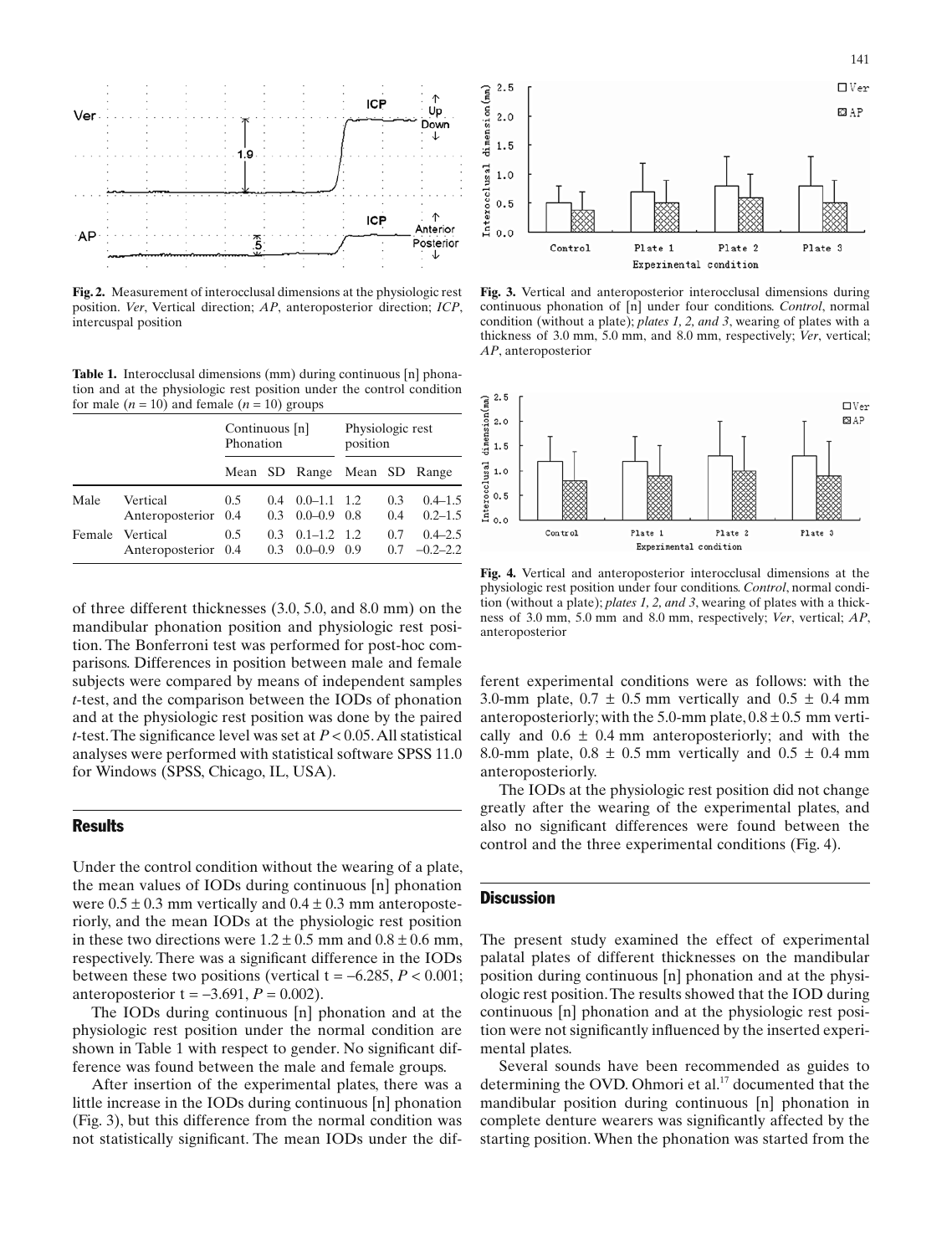<span id="page-3-0"></span>ICP, the interocclusal phonation space was 0.2–0.3 mm, very close to the ICP, and also it was more stable than that started from the physiologic rest position. Moreover, Yamamoto et al. $^{16}$  verified the reproducibility of this phonation position in dentate subjects by taking several measurements on the same day and on different days. In the present study, the mean vertical IOD of continuous [n] phonation was 0.5 mm, with a range from 0 to 1.2 mm, in the normal condition without plate insertion, which was very similar to the values stated by Yamamoto et al.<sup>16</sup> and Zhang et al.<sup>14</sup> The mean value and range of this IOD are less than those for the [s] sound, with the mean value reported to be 2.0 mm, ranging from  $0.1$  mm to  $4.1$  mm,<sup>8</sup> and for the [m] sound  $(range, 2-4 mm).^{20}$ 

In the present study, in the control condition with no plate, the IODs during continuous [n] phonation and at the physiologic rest position were both demonstrated to show no significant gender-specific difference, which is in agreement with other previous studies. $12,19$  $12,19$ 

Rothman<sup>21</sup> pointed out that the tongue contacts a specific part of the teeth, alveolar ridge, or hard palate during the pronunciation of each consonant. When the shape and thickness of these areas are changed due to the insertion of new prostheses, disturbed pronunciation may occur, and the mandibular position of speech can also be altered because of oro-sensory feedback.<sup>22</sup> However, Rodrigues Garcia et  $al.<sup>10</sup>$  stated that the mandibular speech position for the nasal consonant [m] did not change immediately after insertion of a new denture, but progressively changed with adaptation over several months. Zhang et al.<sup>14</sup> also found that the mandibular position during continuous [n] phonation did not significantly change immediately after insertion of an experimental plate with a thickness less than 5 mm. In the present study, the same phenomenon was confirmed even when the experimental plate was as thick as 8 mm. These results would imply that a conventional palatal plate of a prosthesis, of which the thickness is mostly 2–3 mm, has no obvious influence on the determination of the OVD by means of continuous phonation of [n]. Moreover, a palatal plate of up to 8 mm thick will not affect the mandibular position of pronouncing [n] continuously, and this could also mean that even if the patient was given an unreasonably thick palatal plate the patient could still pronounce [n] without any difficulty. However, the result of this study is probably limited to Japanese people. Further study of people in another country is still needed, including the influence of adaptation to palatal plates.

Recording of the IOD at the physiologic rest position is one of the commonly used clinical methods for determining the OVD, although it is not an exactly defined jaw position but a range with great interindividual variation and can be affected by a number of factors.<sup>6,7,12</sup> In the present investigation, the mean value of the IOD at the physiologic rest position was 1.2 mm (SD 0.5 mm) vertically and 0.8 mm (SD 0.6 mm) anteroposteriorly in the control condition (without a plate), which were significantly larger than those during the continuous [n] phonation. Although the physiologic rest position varied from individual to individual, no significant influence of the experimental palatal plates on it was detected in this study. This result was confirmed by Souza et al. $11$  who also reported no influence of new dentures on the interocclusal physiologic rest position.

## **Conclusions**

Within the limitations of the present study and the sample population investigated, the following conclusions may be drawn:

- 1. The vertical and anteroposterior IODs during continuous phonation of [n] were not significantly influenced by the experimental palatal plates with thicknesses of 3.0 mm, 5.0 mm, and 8.0 mm.
- 2. The IOD at the physiologic rest position was also not significantly affected by the experimental palatal plates.

#### References

- 1. Silverman MM. The speaking method in measuring vertical dimension. J Prosthet Dent 1953;3:193–9.
- 2. Thompson JR. The rest position of the mandible and its significance to dental science. J Am Dent Assoc 1946;33:151–80.
- 3. Millet C, Jeannin C, Vincent B, Malquarti G. Report on the determination of occlusal vertical dimension and centric relation using swallowing in edentulous patients. J Oral Rehabil 2003;30: 1118–22.
- 4. Pyott JE. Centric relation and vertical dimension by cephalometric roentgenograms. J Prosthet Dent 1954;4:35–41.
- 5. Rivera-Morales WC, Mohl ND. Variability of closest speaking space compared with interocclusal distance in dentulous subjects. J Prosthet Dent 1991;65:228–32.
- 6. Darling DW, Kraus S, Glasheen-Wray MB. Relationship of head posture and the rest position of the mandible. J Prosthet Dent 1984;52:111–5.
- 7. McKay Tingey E, Buschang PH, Throckmorton GS. Mandibular rest position:a reliable position influenced by head support and body posture. Am J Orthod Dentofacial Orthop 2001;120:614–22.
- 8. Burnett CA, Clifford TJ. Closest speaking space during the production of sibilant sounds and its value in establishing the vertical dimension of occlusion. J Dent Res 1993;72:964–7.
- 9. Meier B, Luck O, Harzer W. Interocclusal clearance during speech and in mandibular physiologic rest position. A comparison between different measuring methods. J Orofac Orthop 2003;64:121–34.
- 10. Rodrigues Garcia RC, Oliveira VM, Del Bel Cury AA. Effect of new dentures on interocclusal distance during speech. Int J Prosthodont 2003;16:533–7.
- 11. Souza RF, Marra J, Pero AC, Compagnoni MA. Effect of denture fabrication and wear on closest speaking space and interocclusal distance during deglutition. J Prosthet Dent 2007;97:381–8.
- 12. Burnett CA. Clinical rest and closest speech positions in the determination of occlusal vertical dimension. J Oral Rehabil 2000;27: 714–9.
- 13. Rivera-Morales WC, Goldman BM. Are speech-based techniques for deter-mination of occlusal vertical dimension reliable? Compend Contin Educ Dent 1997;18:1214–5, 1219–23.
- 14. Zhang H, Sone M, Yamamoto H, Ohmori K, Yaka T, Ohkawa S. Influence of experimental palatal plate on mandibular position during continuous phonation of [n]. J Prosthodont Res 2009;53: 38–40.
- 15. Yamamoto H, Yaka T, Naka T, Ikawa T, Ohkawa S. Stability of mandibular position during continuous phonation of [i], [u], [mi], [mu] and [n]. Meikai Univ Dent J 2004;33:209-14 (in Japanese).
- 16. Yamamoto H, Ohmori K, Kurihara M, Shimokawara S, Sone M, Yaka T, Fujisawa M, Ohkawa S. Studies on mandibular reference